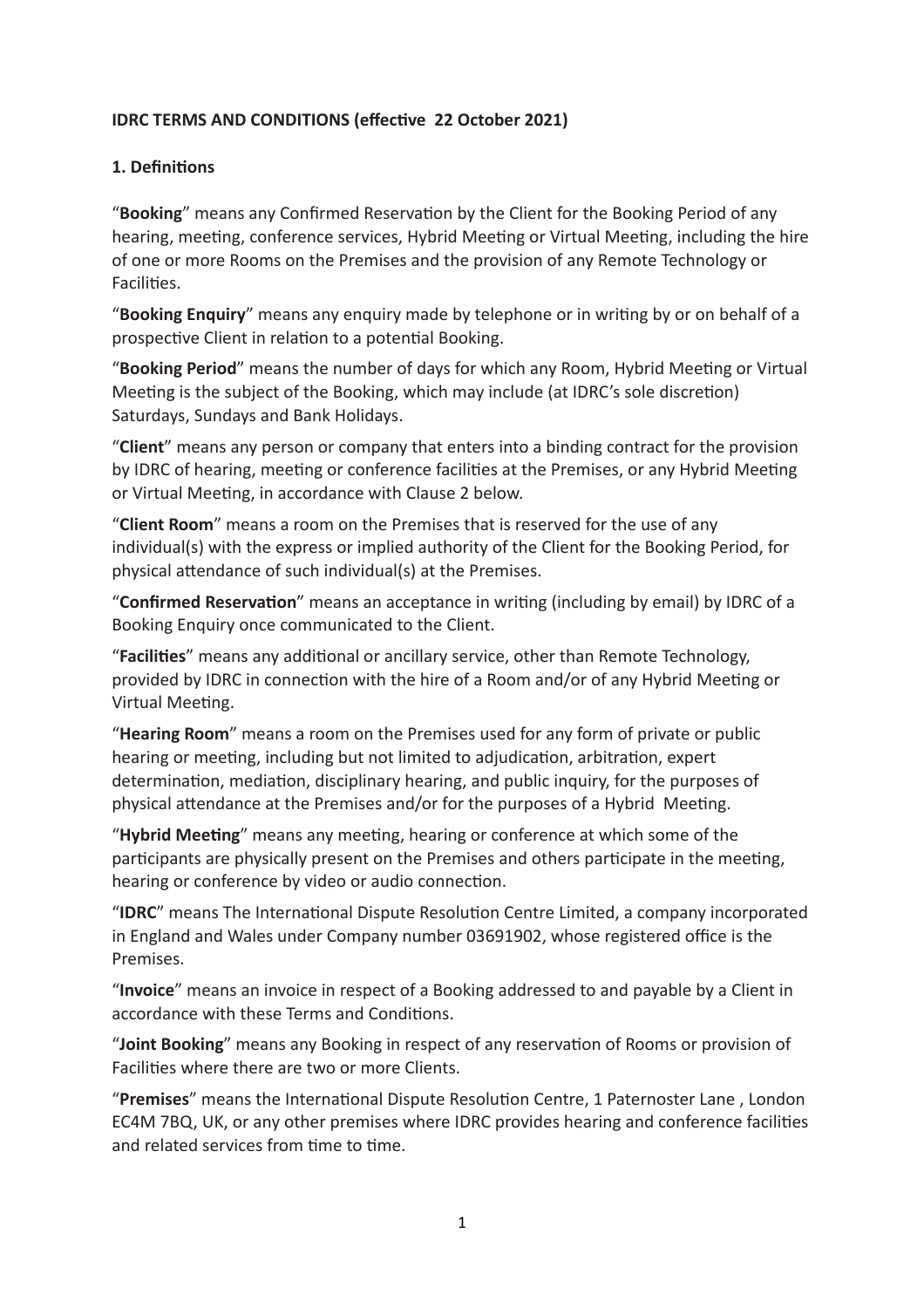"**Refreshments**" means any food or beverage provided by IDRC to individuals on behalf of the Client in connection with the hire of any Room.

"**Remote Technology**" means any technical services and related technicians provided by IDRC to enable and to facilitate the participation of any participant in a Hybrid Meeting who is not attending in person, and of all participants in a Virtual Meeting

"**Retiring Room**" means a room on the Premises that is reserved for the use of any third party neutral, including but not limited to arbitrators, mediators, adjudicators, or public inquiry chairs.

"**Room**" means a Client Room or Hearing Room or Retiring Room.

"**Total Cost**" means the total charge for the hire of any Rooms and any Remote Technology in any one Booking or Joint Booking.

"**Virtual Meeting**" means any meeting, hearing or conference at which all participants participate in the meeting, hearing or conference by video or audio connection.

### **2. Bookings**

2.1 For each Booking, the Client accepts sole and exclusive liability for:

2.1.1 the cost of hire of its own Client Room (if attending the Premises in person during the Booking Period) and/or

2.1.2 the cost of the Remote Technology relating to the Client's remote participation, if any, in a Hybrid Meeting, or

2.1.3 the full cost of the Remote Technology relating to a Virtual Meeting; and

2.1.4 the cost of any Hearing Room and any Retiring Room (if any arbitrator, mediator or other third-party neutral is attending in person) and/or

2.1.5 the cost of the Remote Technology relating to the remote participation, if any, of any such third-party neutral,

unless and until any other Client becomes jointly and severally liable for the Booking in accordance with Clause 2.4.

2.2 Each Booking shall give rise to a binding contract between the Client and IDRC at the time of receipt by the Client of the Confirmed Reservation in respect of that Booking, pursuant to which the Client accepts full and unconditional liability for the payment of any Invoice that conforms to the Booking.

2.3 For any Joint Booking, IDRC shall use reasonable endeavours to ensure that each Client or prospective Client accepts the Confirmed Reservation simultaneously.

2.4 Upon receipt of the acceptance by IDRC from an additional Client (or additional Clients) in respect of a Booking that includes a Hearing Room and/or a Retiring Room, or Remote Technology relating to a Hybrid Meeting or a Virtual Meeting, and which has already been the subject of a Booking by a Client, each Client shall (in addition to any liability in respect of a Client Room or Remote Technology relating to the Client's remote participation in a Hybrid Meeting) forthwith become jointly and severally liable for: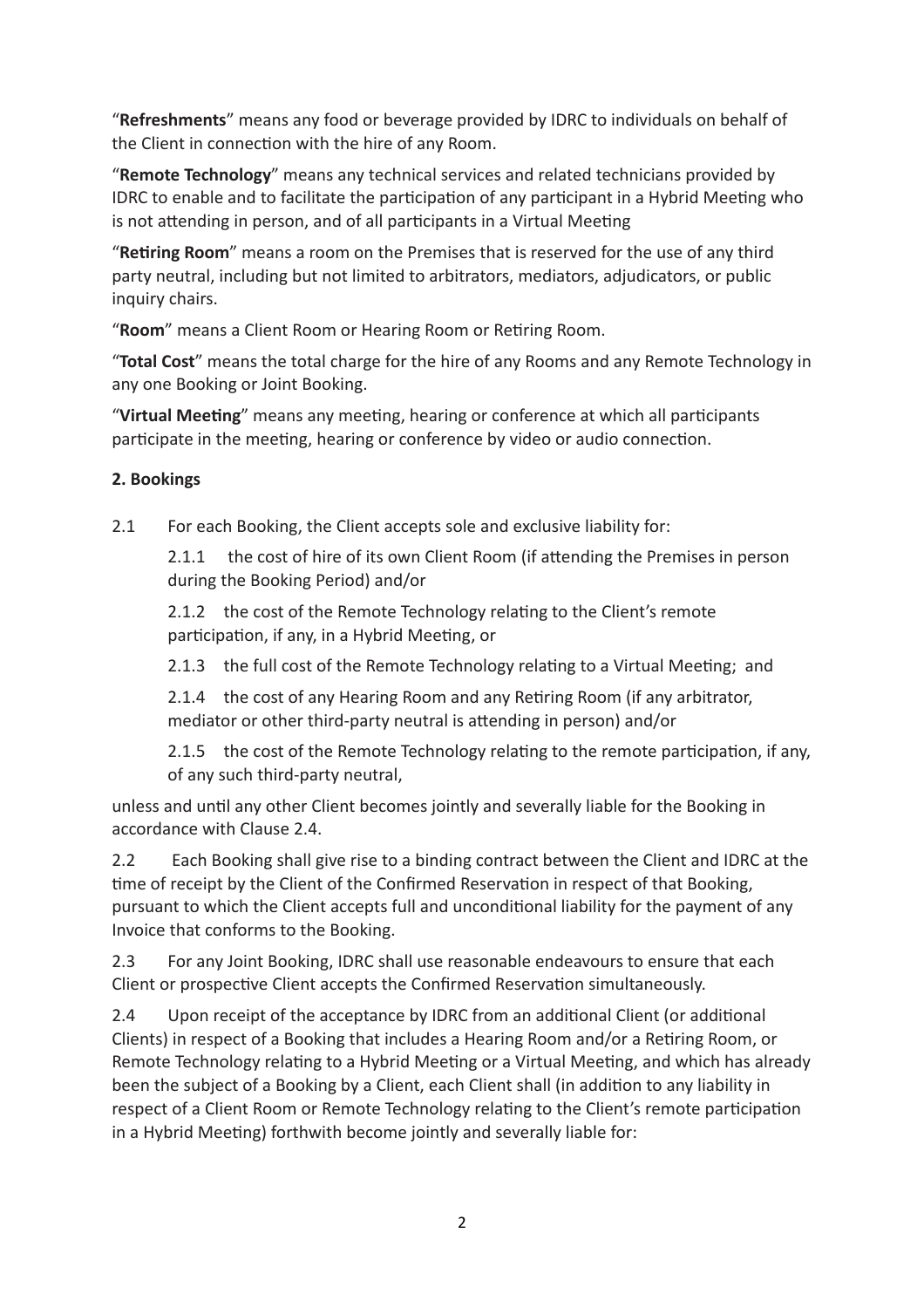2.4.1 the hire charges in respect of any Hearing Room and any Retiring Room (if any arbitrator, mediator or other third-party neutral is attending in person) and/or

2.4.2 the cost of the Remote Technology relating to the remote participation, if any, of any such third-party neutral; or

2.4.3 the cost of the Remote Technology relating to a Virtual Meeting,

invoiced in accordance with clause 3 below.

## **3. Charges and Invoices**

3.1 The charges for the hire of Rooms and for the provision of Remote Technology, Facilities and Refreshments shall be in accordance with these Terms and Conditions and, if applicable, with IDRC's published prices at the time of a Booking.

3.2 Within 7 days of a Confirmed Reservation, IDRC shall:

3.2.1 if the Booking is not a Joint Booking, invoice the Client for:

3.2.1.1 the cost of hire of its own Client Room (if attending the Premises in person during the Booking Period), and/or

3.2.1.2 the cost of the Remote Technology relating to the Client's remote participation, if any, in a Hybrid Meeting, or

3.2.1.3 the cost of the Remote Technology relating to a Virtual Meeting, and

3.2.1.4 the cost of hire of any Hearing Room and any Retiring Room (if any arbitrator, mediator or other third-party neutral is attending in person) and/or

3.2.1.5 the cost of the Remote Technology relating to the remote participation, if any, of any such third-party neutral, or

# 3.2.2 if the Booking is a Joint Booking, invoice each Client for:

3.2.2.1 the cost of hire of its own Client Room (if attending the Premises in person during the Booking Period), and/or

3.2.2.2 the cost of the Remote Technology relating to the Client's remote participation, if any, in a Hybrid Meeting and

3.2.2.3 an equal proportion of the cost of hire of any Hearing Room and any Retiring Room (if any arbitrator, mediator or other third-party neutral is attending in person) and/or

3.2.2.4 an equal proportion of the cost of the Remote Technology relating to the remote participation, if any, of any such third-party neutral; or

3.2.2.5 an equal proportion of the cost of the Remote Technology relating to a Virtual Meeting

(without prejudice to any Client's liability arising under Clause 2.4).

3.3 Where Clause 3.2.1 applies, if and when the Booking becomes a Joint Booking, IDRC shall invoice each additional Client for: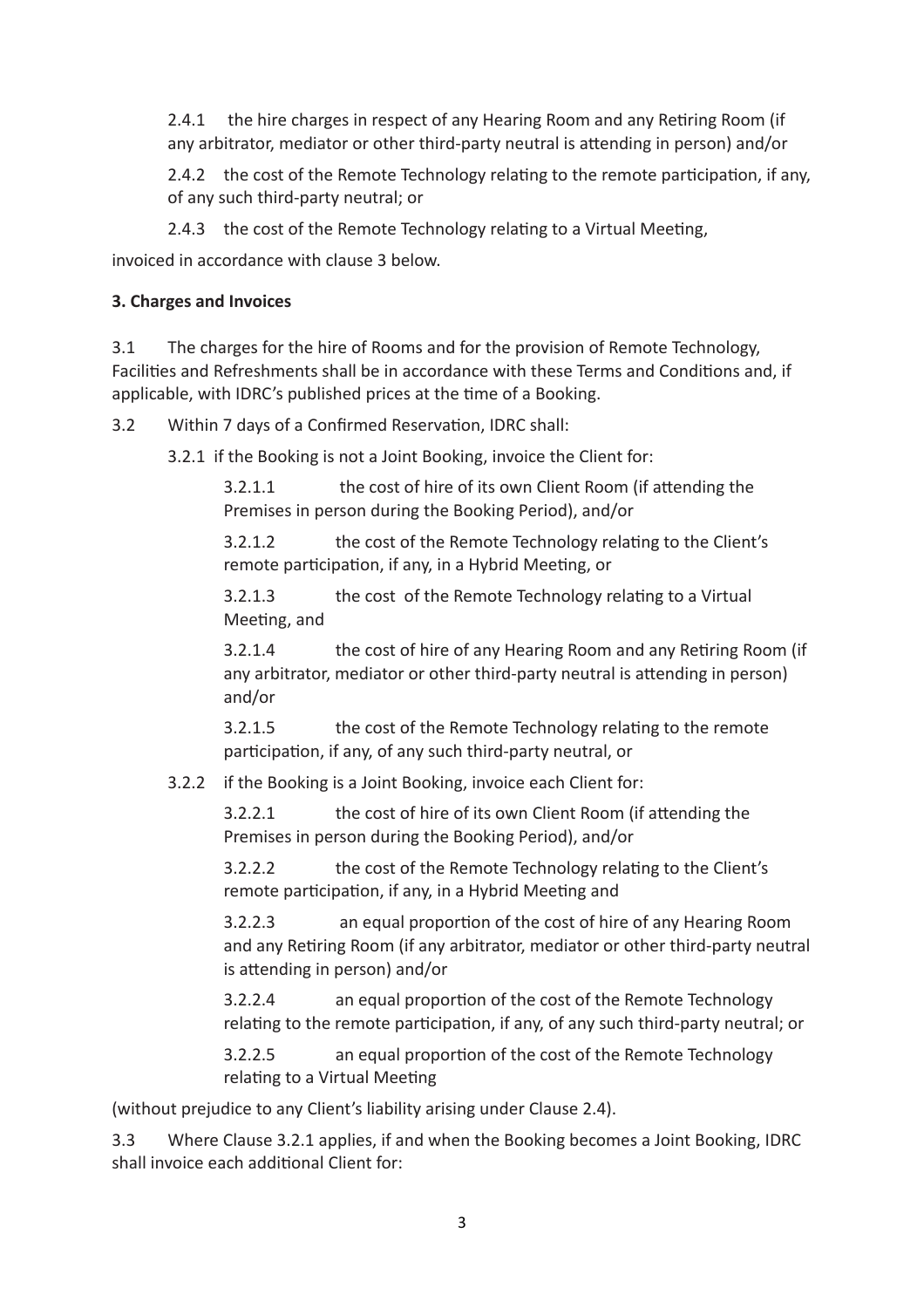3.3.1 the cost of hire of its own Client Room (if attending the Premises in person during the Booking Period), and/or

3.3.2 the cost of the Remote Technology relating to its remote participation, if any, in a Hybrid Meeting,

3.3.3 an equal proportion with any other Client of the cost of hire of any Hearing Room and any Retiring Room (if any arbitrator, mediator or other third-party neutral is attending in person) and/or

3.3.4 an equal proportion with any other Client of the cost of the Remote Technology relating to the remote participation, if any, of any such third-party neutral; or

3.3.5 an equal proportion with any other Client of the cost of the Remote Technology relating to a Virtual Meeting,

and IDRC will credit any Client that has been invoiced for the full cost of any of the rooms or services contemplated by Clauses 3.2.1.3; 3.2.1.4 or 3.2.1.5 before the Booking became a Joint Booking, for the proportion of such invoices now rendered to any additional Client in accordance with Clauses 3.3.3; 3.3.4 or 3.3.5; and each Client shall become jointly and severally liable for:

3.3.6 the cost of hire of any Hearing Room and any Retiring Room (if any arbitrator, mediator or other third-party neutral is attending in person) and/or

3.3.7 the cost of the Remote Technology relating to the remote participation, if any, of any such third-party neutral; or

3.3.8 the cost of the Remote Technology relating to a Virtual Meeting,

in accordance with Clause 2.4.

3.4 All Invoices for Rooms and Remote Technology shall be payable in full within 30 days of receipt by the Client, or no later than two days before the first day of the Booking Period, whichever is the earlier.

3.5 In the event that any Invoice for a Room or Remote Technology remains unpaid by the time of the first day of the Booking Period, IDRC reserves the right in its sole discretion to prevent the Client or its authorised representatives from entering upon the Premises.

3.6 Refreshments will be charged on a per head per day basis unless agreed otherwise by the Client and IDRC and will be invoiced by IDRC to each Client according to its consumption.

3.7 Within 21 days of the end of the Booking Period, IDRC shall:

3.7.1 if the Booking is a Joint Booking,

(a) invoice the Clients in equal proportions for any Facilities that have been provided by IDRC on the directions of any third party neutral or by agreement of the Clients, for the payment of which the Clients accept joint and several liability; and

(b) invoice each Client for any Facilities provided by IDRC at the request and for the benefit of that Client, for the payment of which that Client accepts full and unconditional liability; or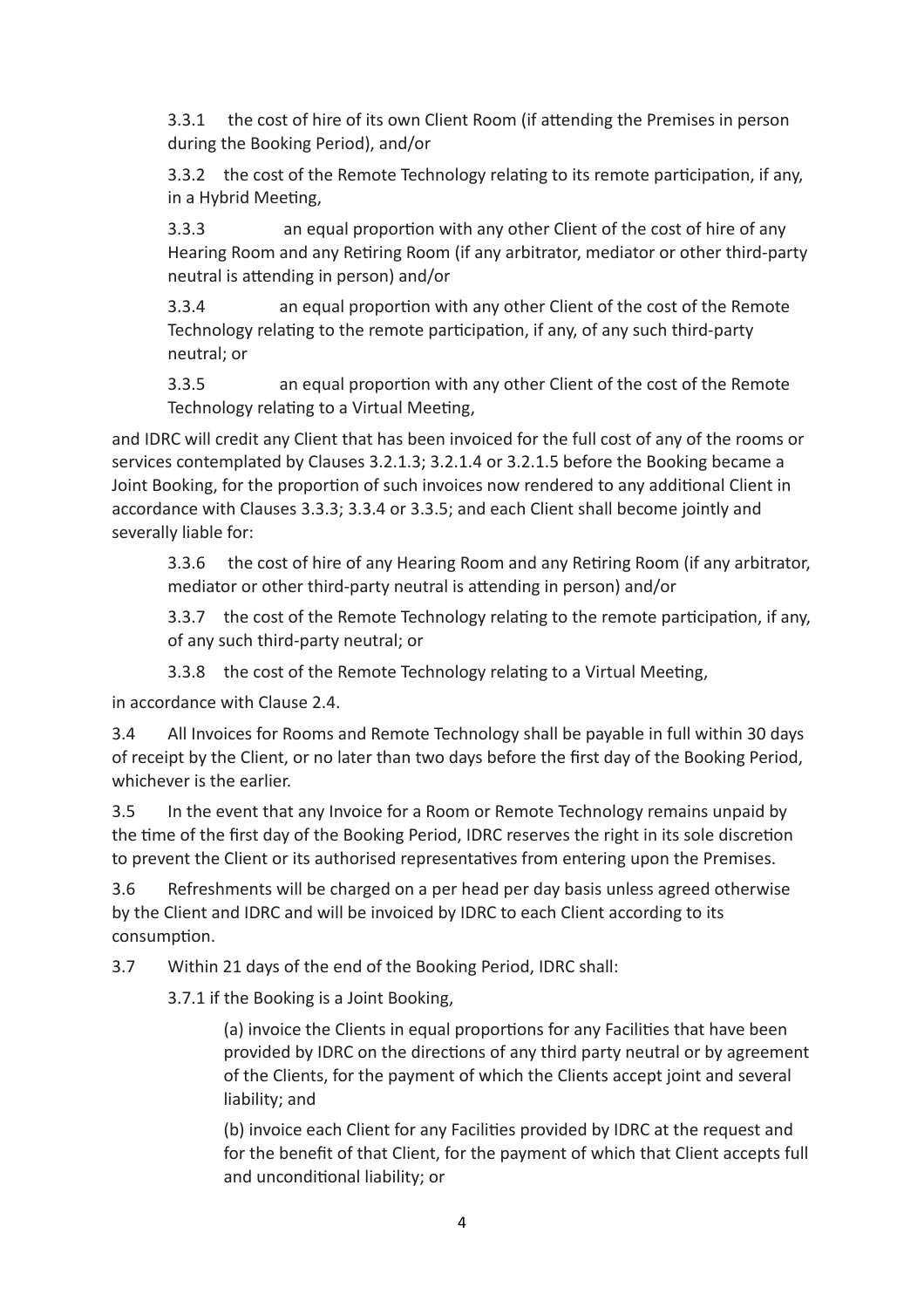3.7.2 if the Booking is not a Joint Booking, invoice the Client for any Facilities provided by IDRC in respect of the Booking, for the payment of which the Client accepts full and unconditional liability.

3.8 In the event the Booking Period is longer than four weeks, IDRC may render Invoices for Facilities monthly during the Booking Period.

3.9 All Invoices for Facilities and Refreshments shall be payable in full within 30 days of receipt by the Client.

3.10 IDRC reserves the right to charge interest on any Invoice that is not paid within 30 days of receipt by the Client at the rate of 3% per annum above the Bank of England Base Rate from time to time, calculated from the 31<sup>st</sup> day after the date of the Invoice, until payment is received by IDRC in full.

### **4. Cancellation**

4.1 In the event that the Client cancels a Booking prior to the first day of the Booking Period, the Client shall be liable for the following charges:

4.1.1 If the cancellation of the Booking is notified to IDRC more than four clear calendar months prior to the first day of the Booking Period: no charge.

4.1.2 If the cancellation of the Booking is notified to IDRC within four months of the first day of the Booking Period:

(i) where IDRC secures an alternative Booking for any Room or Remote Technology that was the subject of the Booking: no charge; and

(ii) where IDRC does not secure an alternative Booking for any Room or Remote Technology that was the subject of the Booking:

> (a) if the cancellation is notified to IDRC more than one calendar month but less than or equal to four calendar months prior to the first day of the Booking Period: a sum equivalent to 50% of the charge for the hire of any Room and/or Remote Technology that was the subject of the Booking; and

> (b) if the cancellation is notified to IDRC less than one calendar month prior to the first day of the Booking Period: 100% of the charge for the hire of any Room and/or Remote Technology that was the subject of the Booking.

4.2 In the event of a Client having paid an Invoice in full or in part prior to cancelling the Booking, any balance due to the Client in consequence of Clause 4.1.2 will be refunded to the Client by IDRC within 21 days of the last day of the Booking Period.

4.3 Where the Client cancels the booking of any Facilities, the Client shall be liable to reimburse any costs incurred by IDRC in securing those Facilities or for which IDRC becomes liable to the providers of the Facilities as a result of the cancellation of the Booking.

4.4 Cancellations must be notified to IDRC in writing and will only be effective on the date such notice is received by IDRC.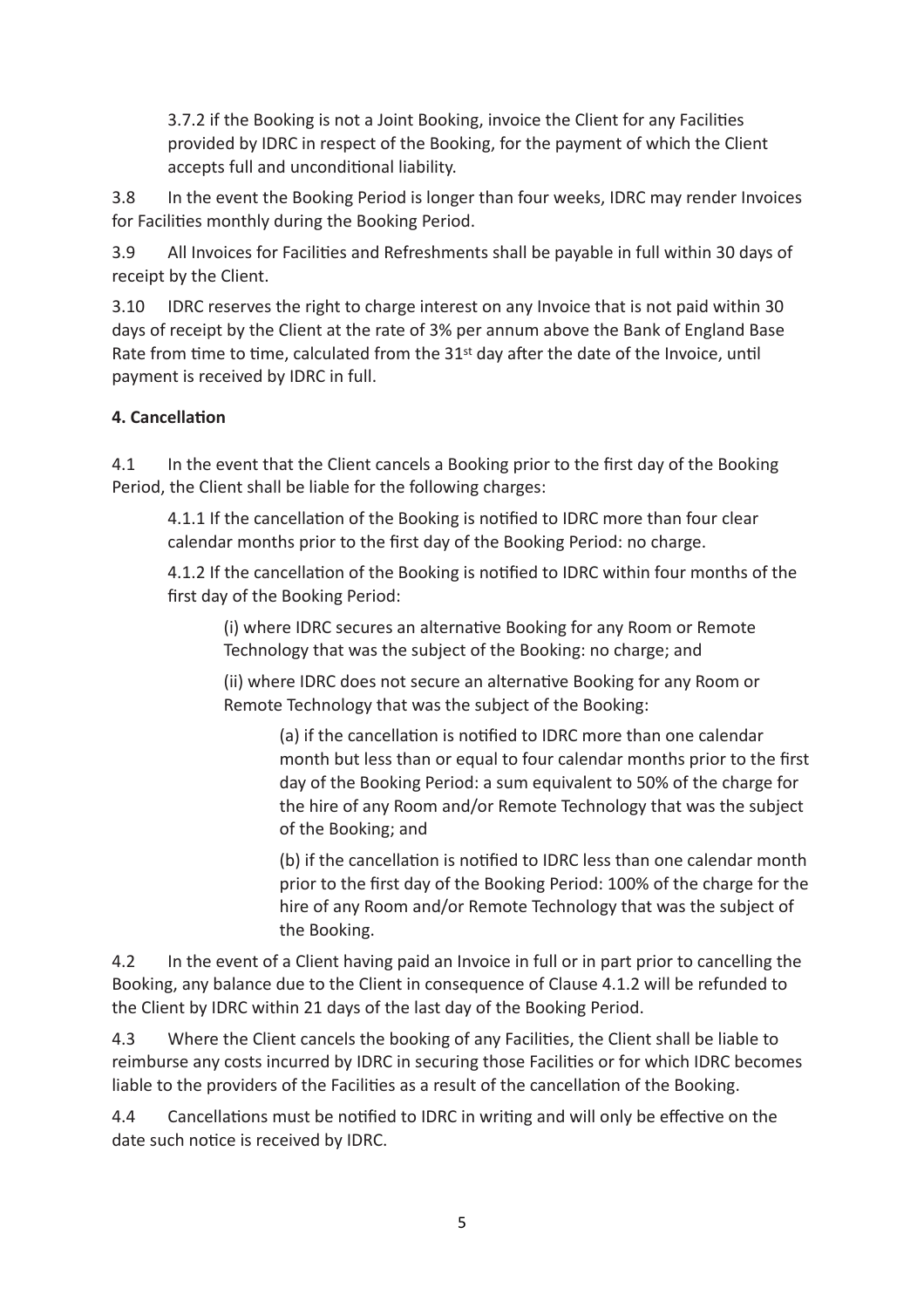4.5 If IDRC is prevented from conducting business at the Premises as a result of any damage caused or threatened to the Premises or any other event or circumstance outside its control, it shall be entitled to cancel the whole or a part of the Booking and shall not be liable for any loss suffered by the Client as a consequence of such cancellation.

## **5. Hours of use**

5.1 The Client shall be entitled to occupy any Room that is the subject of a Booking and to avail itself of related Facilities between the hours of 08.00 and 19.00 during the Booking Period, subject to IDRC in its sole discretion, at the request of the Client, extending those hours; any such extension being subject to a pro-rata increase in the Total Cost.

## **6. Security**

6.1 IDRC accepts no responsibility for loss or damage to persons or property on the Premises.

## **7. Vacation of the Premises**

7.1 At the end of the Booking Period, the Client shall immediately vacate, and remove all its property from the Premises.

7.2 IDRC reserves the right to charge the Client in respect of the custody and storage of any items left by the Client on the Premises after the end of the Booking Period.

# **8. Disruption of business**

8.1 IDRC shall take all reasonable steps to ensure that the use of the Premises by the Client is not disrupted or interfered with by any other user of the Premises.

8.2 IDRC reserves the right to cancel any Booking, without compensation or refund to the Client, if the Client or those invited onto the Premises by the Client conduct(s) itself or themselves in a manner likely to cause a nuisance to other users of the Premises, or to disrupt their business on the Premises.

### **9. Damage to the Premises**

9.1 The Client shall treat the Premises and all IDRC's property on the Premises with care. The Client shall be responsible to IDRC for any loss or damage caused to any of IDRC's property by the Client or by any person invited onto the premises by the Client.

### **10. Disposition of business**

10.1 IDRC reserves the right to substitute a Room hired to a Client, but it will only do so when the conduct of the business of IDRC reasonably requires.

# **11. Governing law and Dispute Resolution**